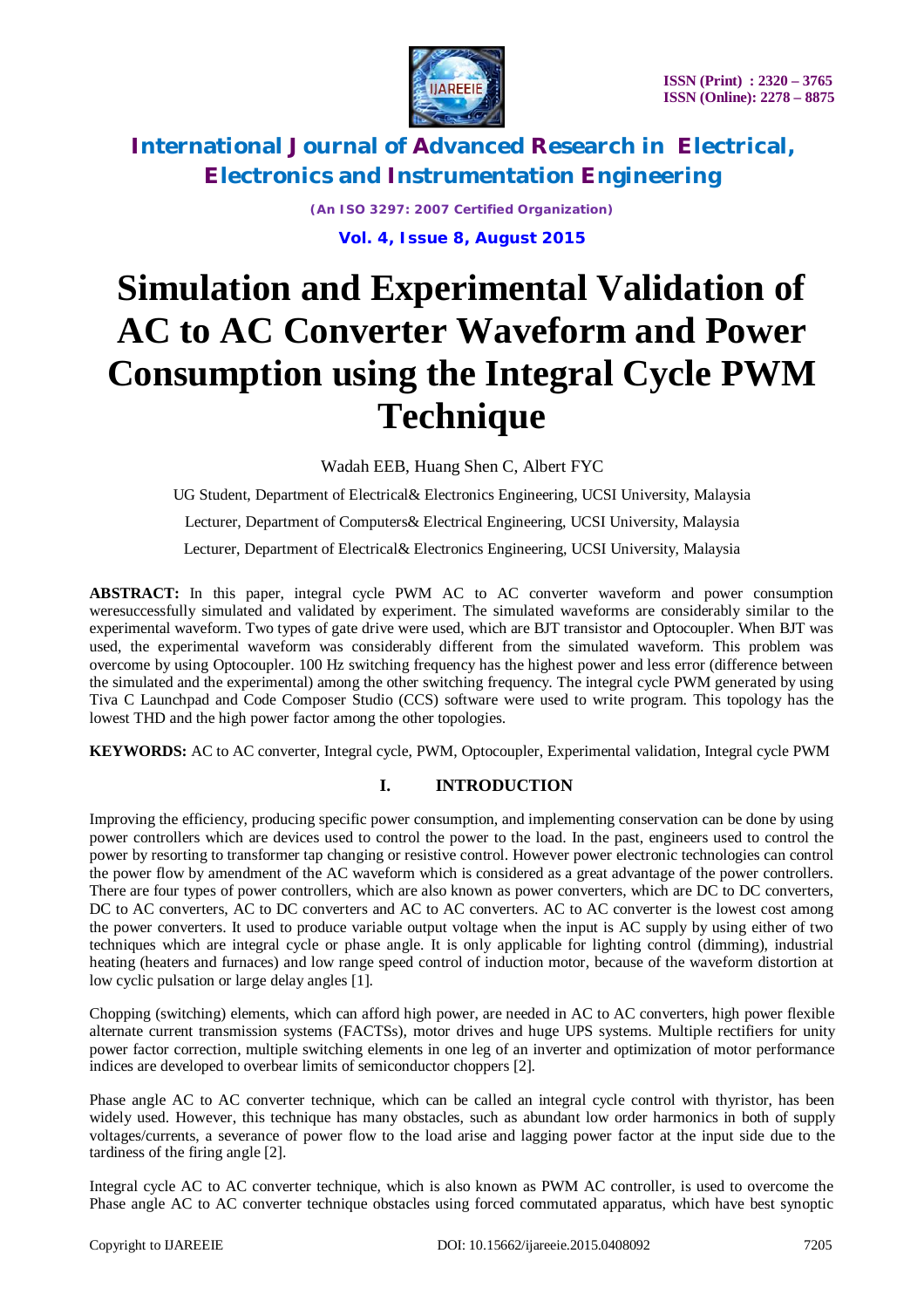

*(An ISO 3297: 2007 Certified Organization)*

### **Vol. 4, Issue 8, August 2015**

performed. If the load is inductive, a freewheeling diode across it can be used to make it behave as a resistive load. This technique has important advantages as compared to the phase angle technique, which are an input power factor is improved, better transient response, does not require enormous and expensive LC input/ output filter components, and considerable lessening in the harmonic contents [2].

Lessening in the number of switching instants is fundamental for efficiency because chopping control is usually escorted by extra losses due to the switching losses. Thus, eclectic harmonic abstraction/ control has been a vastly studied ersatz to traditional PWM techniques [2].

This topology has the highest power factor and the lowest total harmonic distortion among other topologies that listed in the references [1-12].

#### **II. METHODOLOGY**

The schematic diagram shown in figure 1 has been simulated and built to compare between the simulation and experimental results. The schematic diagram and simulation were done using MATLAB/Simscape. The schematic consists of two sources, two main components, and one load. Firstly, the two sources are a 12 V AC source and the Pulse Width Modulation (PWM) generator. A 12 Vrms source was used as input to the converter. The PWM generator amplitude is 5 V, the switching frequency has been varied between 10 Hz and 1 kHz, and the duty cycle also has been varied between 10% and 90%. Secondly, the two main components are two bi-directional MOSFET switches. A MOSFET switch works only with DC power; therefore, two MOSFET were used as back to back. Thus; each MOSFET can control one cycle. MOSFET switch is a type of power transistor. MOSFET has three terminals, which are gate, drain and source. PWM is applied through the gate of it to control the power. Thirdly, the load is a resistive load, which is a 10 k resistor.



**Figure 1:** Schematic diagram of the AC-AC converter.

The duty cycle of the PWM generator has been varied and the output power has been recorded and plotted. Figure 2 shows the flow chart process for fixed switching frequency with different duty cycle.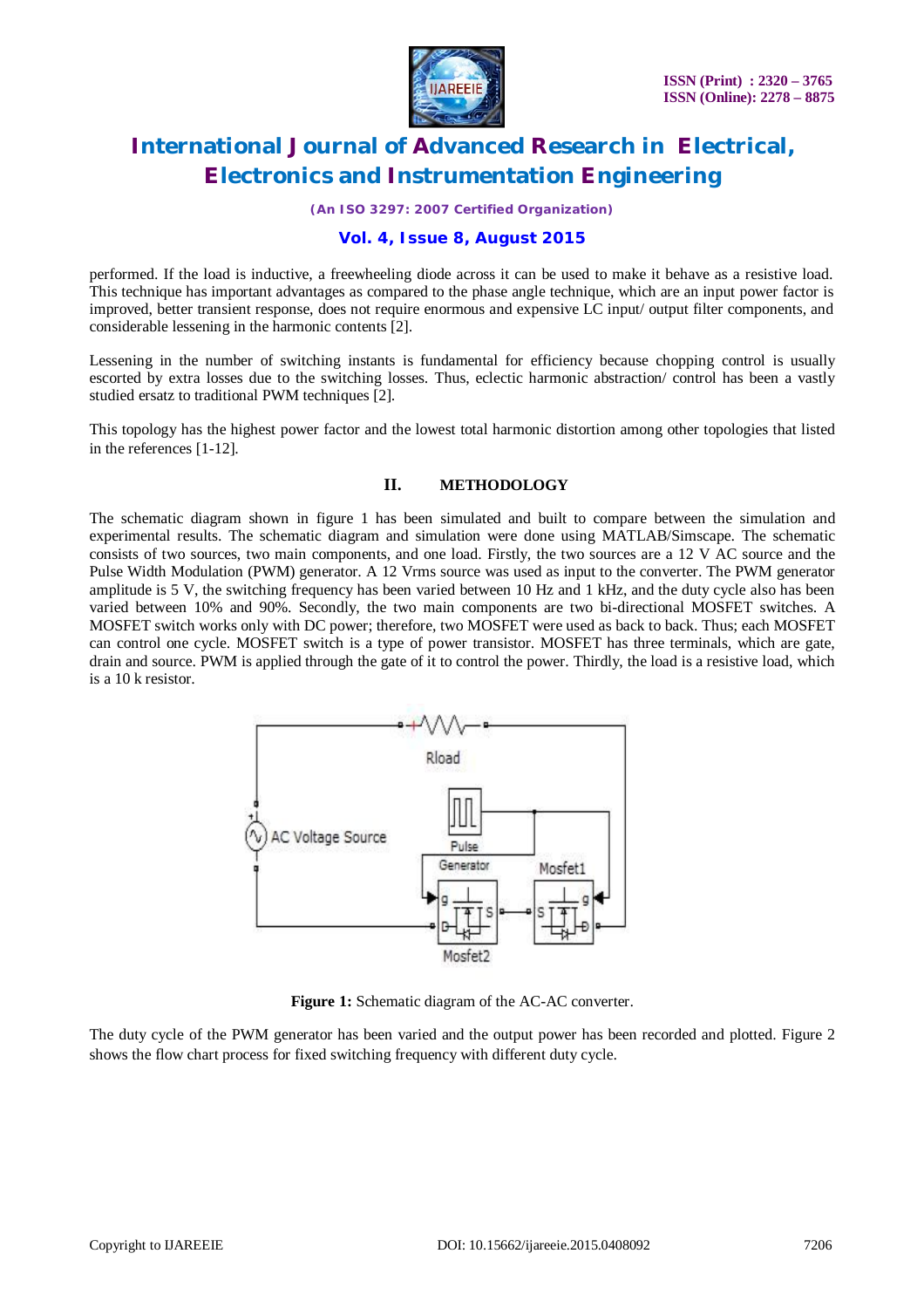

*(An ISO 3297: 2007 Certified Organization)*

### **Vol. 4, Issue 8, August 2015**



**Figure 2:** Flow chart of fixed switching frequency among different duty cycle

### **IV. SIMULATION DEVELOPMENT**

The AC-AC converter was simulated using MATLAB software. The schematic diagram shown in Figure 1 has been simulated to obtain the output voltage waveform. The simulation was done for fixed switching frequency among different duty cycle. Figures 3, 4, 5 and 6 show the simulated output voltage waveforms when fsw = 50 Hz and  $k =$ 90%, fsw = 100 Hz and  $k = 50$ %, fsw = 200 Hz and  $k = 10$ %, and fsw = 1 kHz and  $k = 90$ %, respectively.

The output power (Po) was calculated by multiplying the rms output voltage (Vrms) times the rms output current (Irms) using equation (1).



**Figure 3:** The simulated output voltage waveform when fsw=50 Hz and k= 90%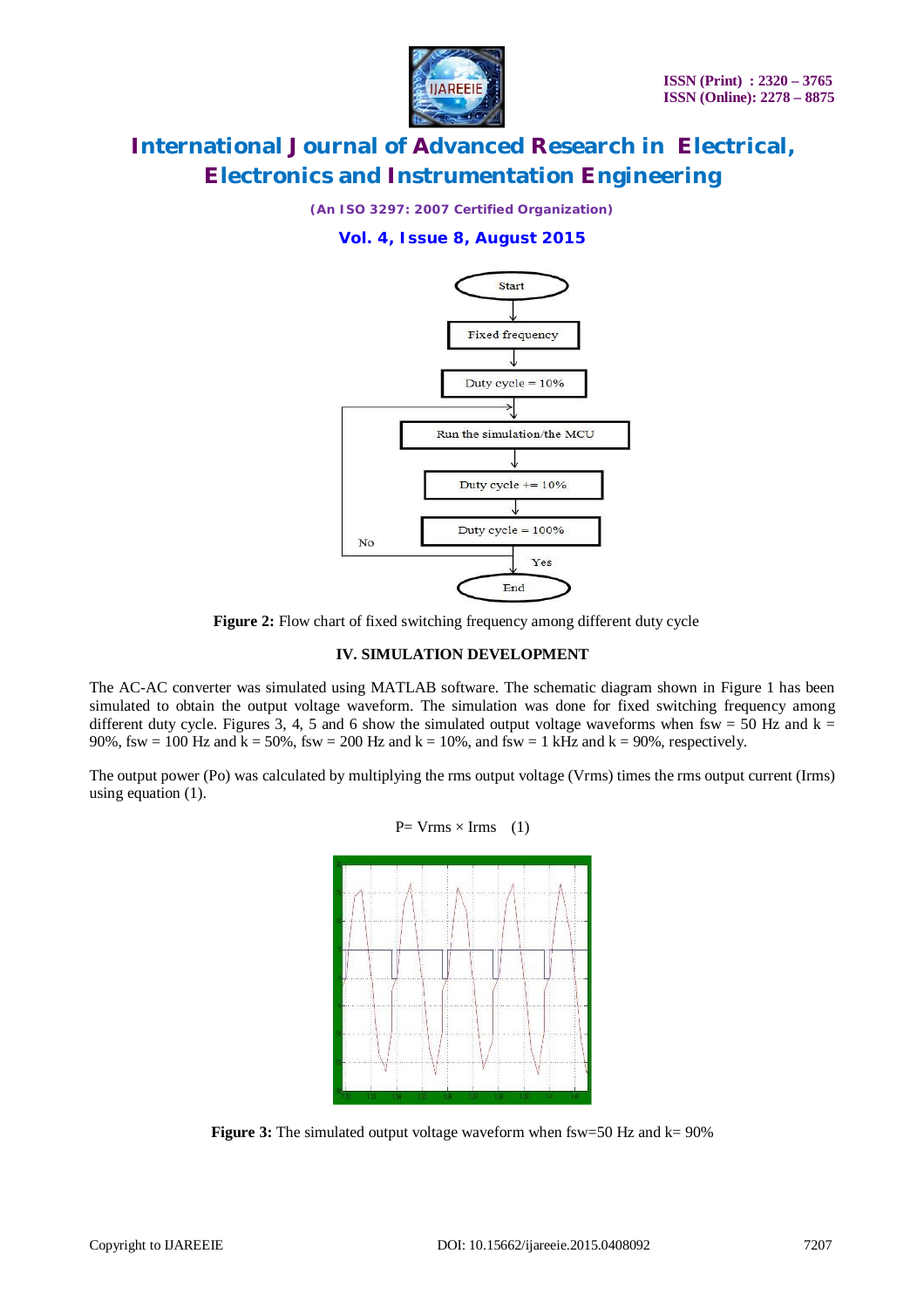

*(An ISO 3297: 2007 Certified Organization)*

**Vol. 4, Issue 8, August 2015**



**Figure 4:** The simulated output voltage waveform when fsw=100 Hz and k= 50%



**Figure 5:** The simulated output voltage waveform when  $fsw = 200$  Hz and  $k = 10\%$ 



**Figure 6:** The simulated output voltage waveform when fsw=1 kHz and k= 90%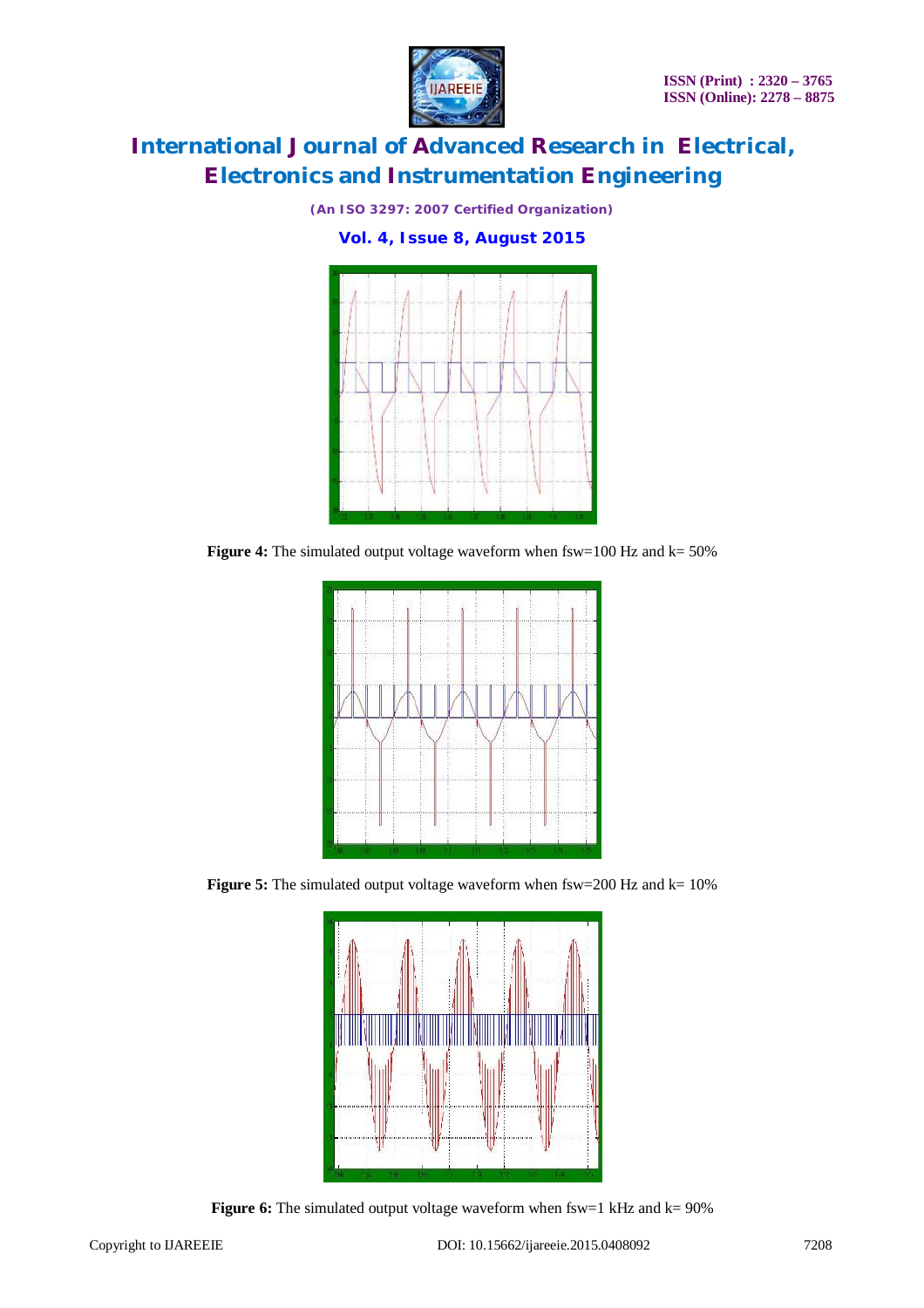

*(An ISO 3297: 2007 Certified Organization)*

#### **Vol. 4, Issue 8, August 2015**

#### **V. EPERIMENTAL DEVELOPMENT**

The schematic shown in Figure 1 was built for experimental test. Then a PCB was fabricated. Two IRFP 460 power MOSFET were used. The type of the MCU used in this experiment was Tiva C Launchpad and Code Composer Studio (CCS) software were used to program it. The output PWM from the Launchpad's voltage is only 3.3 Vpp. However the minimum voltage to fire the MOSFET is 5 V. Therefore, an Optocoupler was used between the MCU and the gate of the two MOSFET to boost the amplitude of the PWM up to 10 Vpp. A step down transformer was used to step down the voltage from 240 Vrms to 12 Vrms. Then, the 12 Vrms was connected to the converter as the input voltage. (Figure 7) shows the experimental setup.



**Figure 7:** Experimental setup

(Figure 7) shows the oscilloscope used to measure and observes the waveform of the output voltage. Figures 8, 9, 10 and 11 shows the experimental output voltage waveforms when fsw = 50 Hz and k = 90%, fsw = 100 Hz and k = 50%,  $f_{sw} = 200$  Hz and  $k = 10\%$ , and  $f_{sw} = 1$  kHz and  $k = 90\%$ , respectively.



**Figure 8:** The experimental output voltage waveform when  $f_{sw}=50$  Hz and  $k=90\%$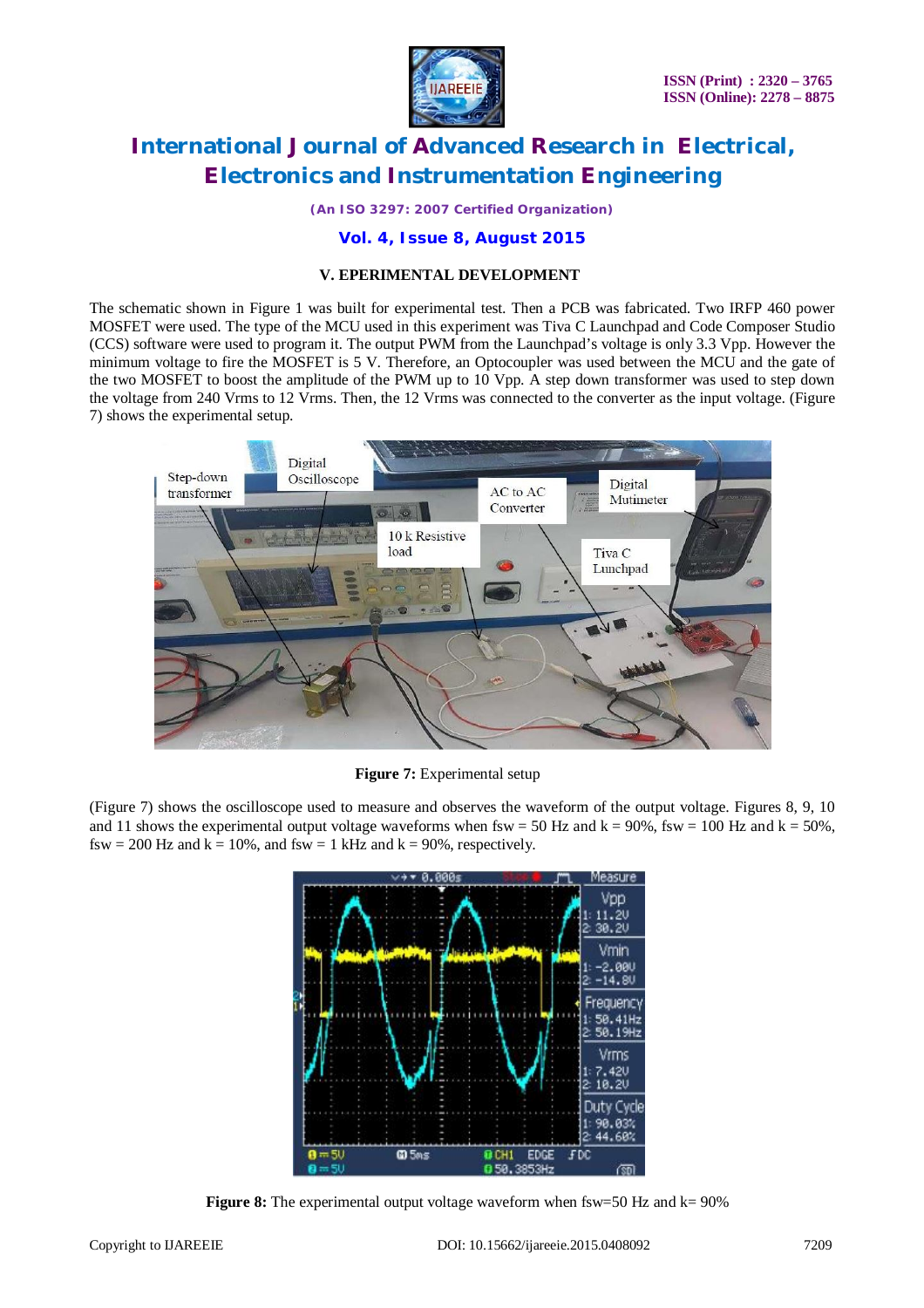



*(An ISO 3297: 2007 Certified Organization)*

**Figure 9:** The experimental output voltage waveform when  $fsw = 100$  Hz and  $k = 50%$ 



**Figure 10:** The experimental output voltage waveform when  $fsw=200$  Hz and  $k=10%$ 



**Figure 11:** The experimental output voltage waveform when fsw=1 kHz and k= 90%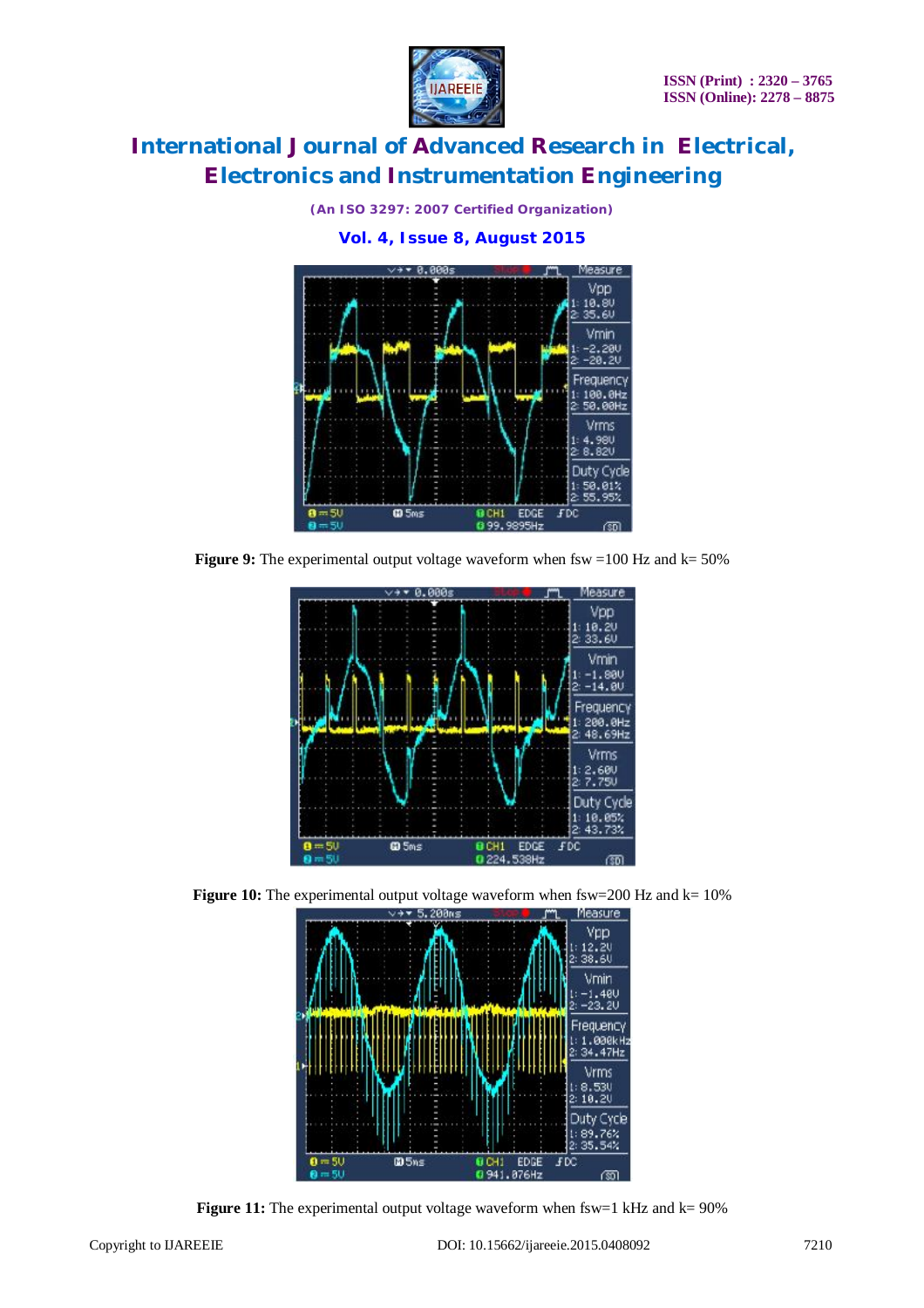

*(An ISO 3297: 2007 Certified Organization)*

#### **Vol. 4, Issue 8, August 2015**

#### **VI. RESULT AND DISCUSSION**

One of the problems that have been faced in doing the experimental results was driving the gate of the MOSFET. NPN BJT was used as a gate drive; however, the experimental waveform was considerably different from the simulation as shown in Figure 12. The problem was in the positive cycle because the gate signal is not fully ground. The problem was fixed by using an opto-coupler, also it can be named as opto-isolator (part no: TLP250). The correct waveform after using the TLP250 was shown in (Figure 11). Thus, the opto-coupler can fully ground the PWM signal as well as boost up the amplitude of the signal.



**Figure 12:** The experimental output voltage waveform when fsw=1 kHz and k= 90% using NPN BJT as a gate drive

The output power (VI) was simulated and measured using fixed switching frequency and varied duty cycle (k) as shown in Figure 12. Graphs were plotted after collecting the results from the MATLAB software (simulation) and digital multi-meter, recording, and inserted into Microsoft Excel and plotted on it. Figure 13 shows the simulated total output load power comparison among different duty cycle and fixed switching frequency. Figure 14 experimental total output load power comparison among different duty cycle and fixed switching frequency.



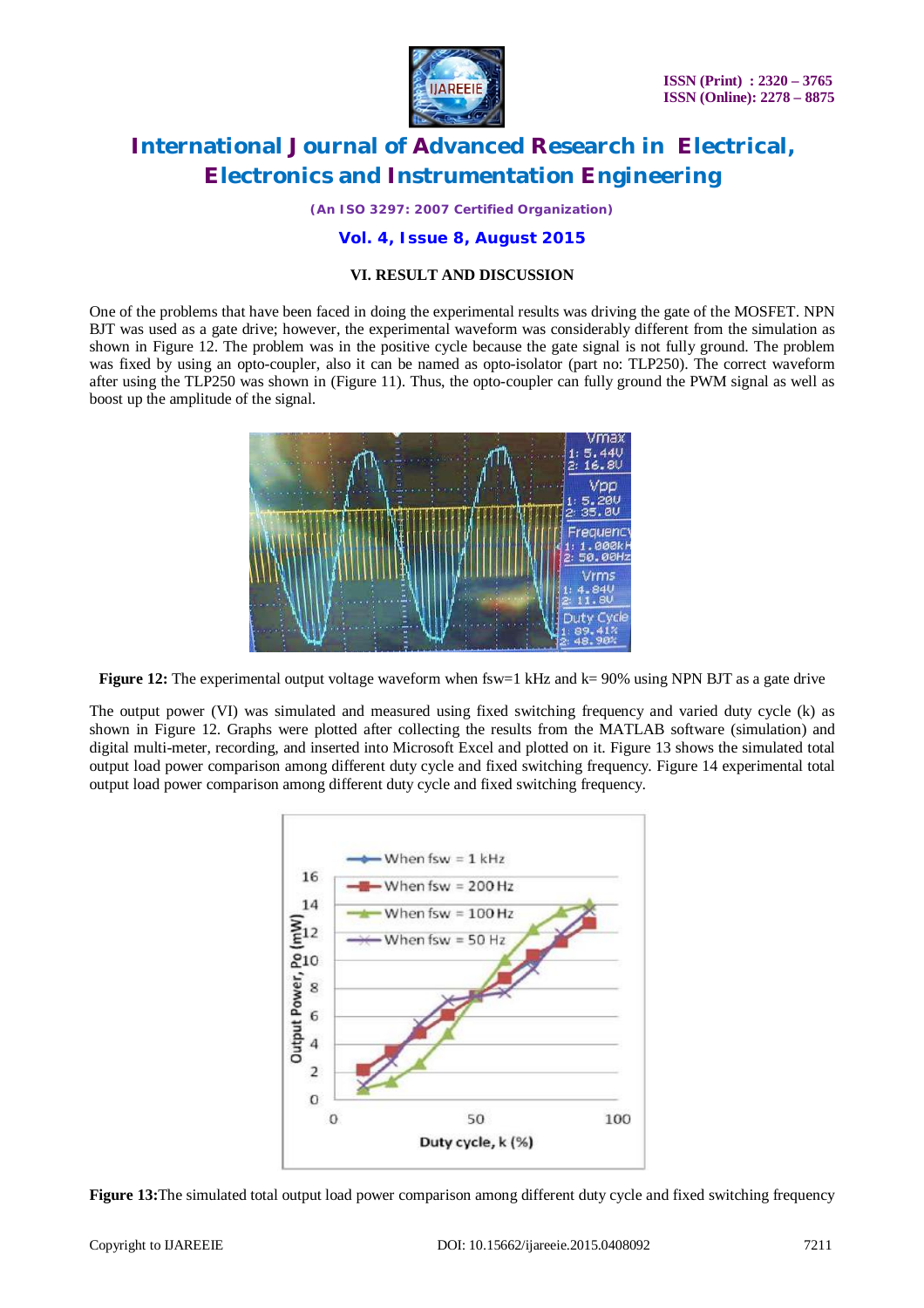

#### *(An ISO 3297: 2007 Certified Organization)*

### **Vol. 4, Issue 8, August 2015**



**Figure 14:** the experimental total output load power comparison among different duty cycle and fixed switching frequency

From the simulation results, the output power is linear when the switching frequency is 1 kHz and 200 Hz as well as they have the same output power. When the switching frequency is 50 Hz, the output power is higher at a lower duty cycle and lower at higher duty cycle. When the switching frequency is 100 Hz, the output power is lower at a lower duty cycle and higher at higher duty cycle.

From the experimental results, the output power is linear when the switching frequency is 1 kHz, however, when the fsw is 200 Hz, the Po goes linear starting from lower duty cycle but it becomes non-linear at 60% duty cycle andabove. When the switching frequency is 100 Hz, output power is lower at a lower duty cycle and higher at higher duty cycle. However, the output power is lowest when the switching frequency is 50 Hz.

The observation that can be taken from these two figures is that there is slightly difference between the simulated and experimental results. Therefore, the difference (error) between the simulated and practical results was calculated and plotted as shown in (Figure 15).



**Figure 15:** The difference between the simulated and experimental results.